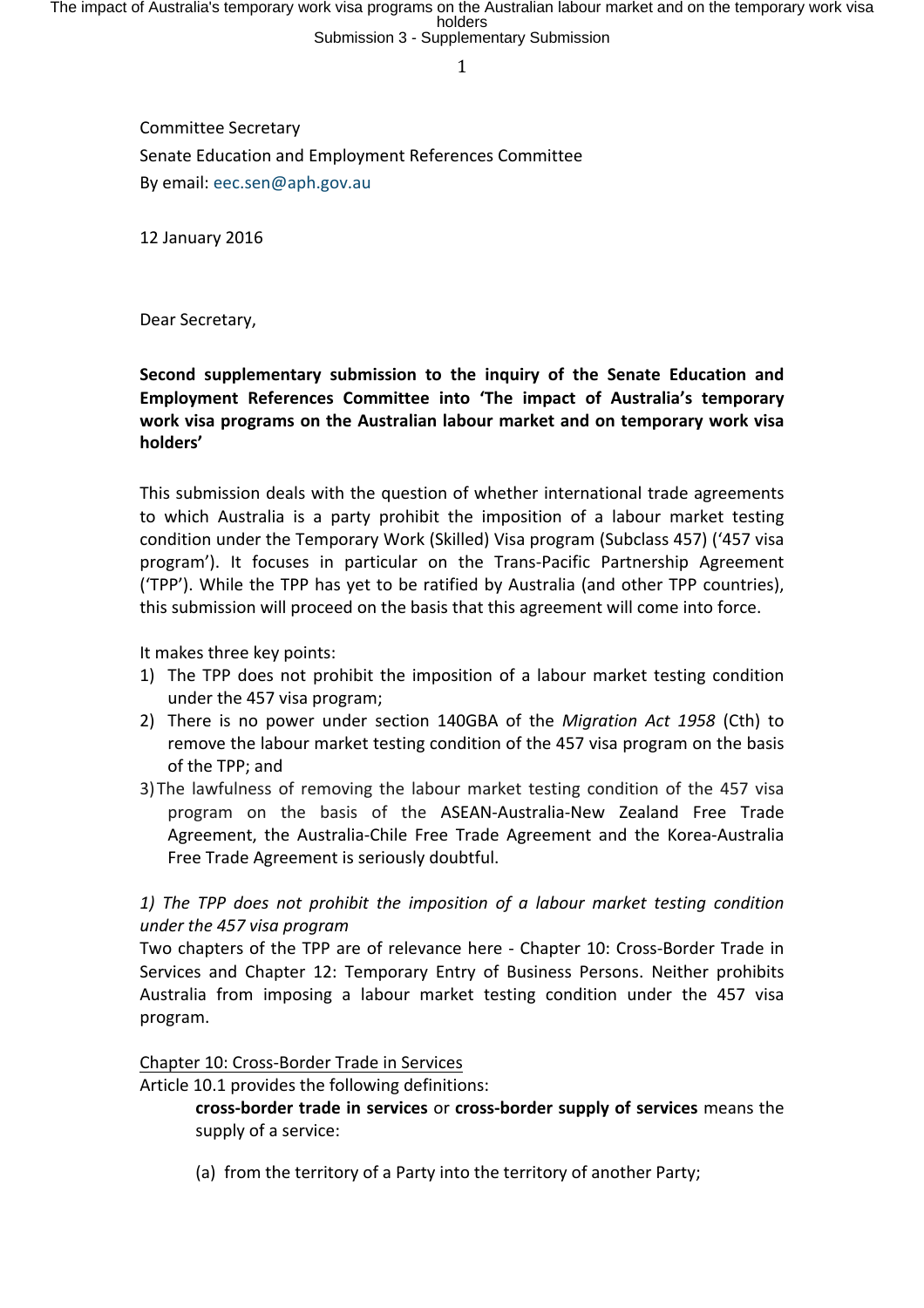(b) in the territory of a Party to a person of another Party; or

(c) by a national of a Party in the territory of another Party,

but does not include the supply of a service in the territory of a Party by a covered investment.

. . .

**service supplier of a Party** means a person of a Party that seeks to supply or supplies a service.

These definitions mean that Chapter 10 extends to workers under the 457 visa program as they are clearly providing a service; and are engaged in 'cross-border trade in services' ('cross-border supply of services') given that they satisfy sub-clause (c) of the relevant definitions.

Article  $10.5(a)$ , in turn, provides as following:

#### **Article 10.5: Market Access**

No Party shall adopt or maintain, either on the basis of a regional subdivision or on the basis of its entire territory, measures that:

(a) impose limitations on:

(i) the number of service suppliers, whether in the form of numerical quotas, monopolies, exclusive service suppliers or *the requirement of an economic needs test*; 

 $\cdot$  .

(iv) the total number of natural persons that may be employed in a particular service sector or that a service supplier may employ and who are necessary for, and directly related to, the supply of a specific service in the form of numerical quotas or *the requirement of an economic needs test.* 

On its face, the italicized words would appear to prohibit Australia from imposing a labour market testing condition under the 457 visa program (and not just for nationals of TPP signatories).

Chapter 10, however, operates on the basis of a 'negative' list in that the obligations under the chapter apply *unless* non-conforming measures are specified under Article 10.7. Article  $10.7(2)$  provides that:

Article 10.3 (National Treatment), Article 10.4 (Most-Favoured-Nation Treatment), Article 10.5 (Market Access) and Article 10.6 (Local Presence) shall not apply to any measure that a Party adopts or maintains with respect to sectors, sub-sectors or activities, as set out by that Party in its Schedule to Annex II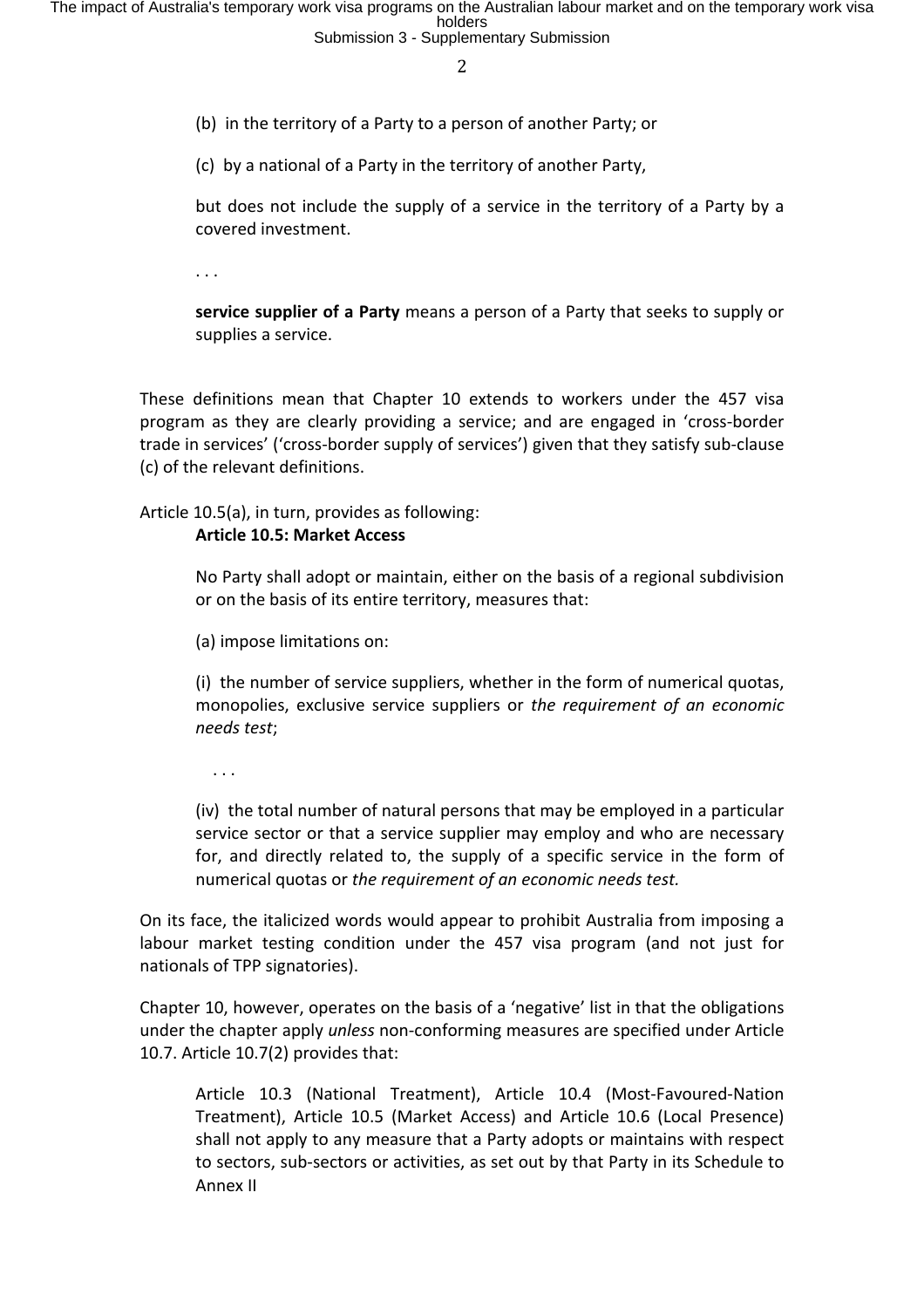The impact of Australia's temporary work visa programs on the Australian labour market and on the temporary work visa<br>holders<br>Submission 3 - Supplementary Submission

3

In its Schedule to Annex II, Australia has made the following reservation:

| Sector: | All |  |
|---------|-----|--|
|         |     |  |

**Obligations concerned:** Market access

**Description:** Cross-Border Trade in Services

Australia reserves the right to adopt or maintain any measure with respect to the supply of a service by the presence of natural persons, subject to the provisions of Chapter 12 (Temporary Entry for Business Persons), that is not inconsistent with Australia's obligations under Article XVI of the General Agreement on Trade in Services (GATS).

This reservation means that Article 10.4 does not apply to the 457 visa program.

#### Chapter 12: Temporary Entry of Business Persons

Chapter 12 applies to workers under the 457 visa program because they are 'business persons'. Article 12.1 broadly defines this phrase:

#### **business person** means:

(a) a natural person who has the nationality of a Party according to Annex 1-A (Party-Specific Definitions), or

(b) a permanent resident of a Party that, prior to the date of entry into force of this Agreement, has made a notification consistent with Article  $XXVIII(k)(ii)(2)$  of GATS that that Party accords substantially the same

treatment to its permanent residents as it does to its nationals,<sup>1</sup>

who is engaged in trade in goods, the supply of services or the conduct of investment activities:

In contrast with Chapter 10, Chapter 12 adopts a 'positive' list approach in that TPP parties have to specify what commitments they are making (rather than reserving areas from broader obligations). These commitments are specified under Article 12.4 which provides as follows:

#### **Article 12.4: Grant of Temporary Entry**

1. Each Party shall set out in Annex 12-A the commitments it makes with regard to temporary entry of business persons, which shall specify the conditions and limitations for entry and temporary stay, including length of stay, for each category of business persons specified by that Party.

2. A Party shall grant temporary entry or extension of temporary stay to business persons of another Party to the extent provided for in those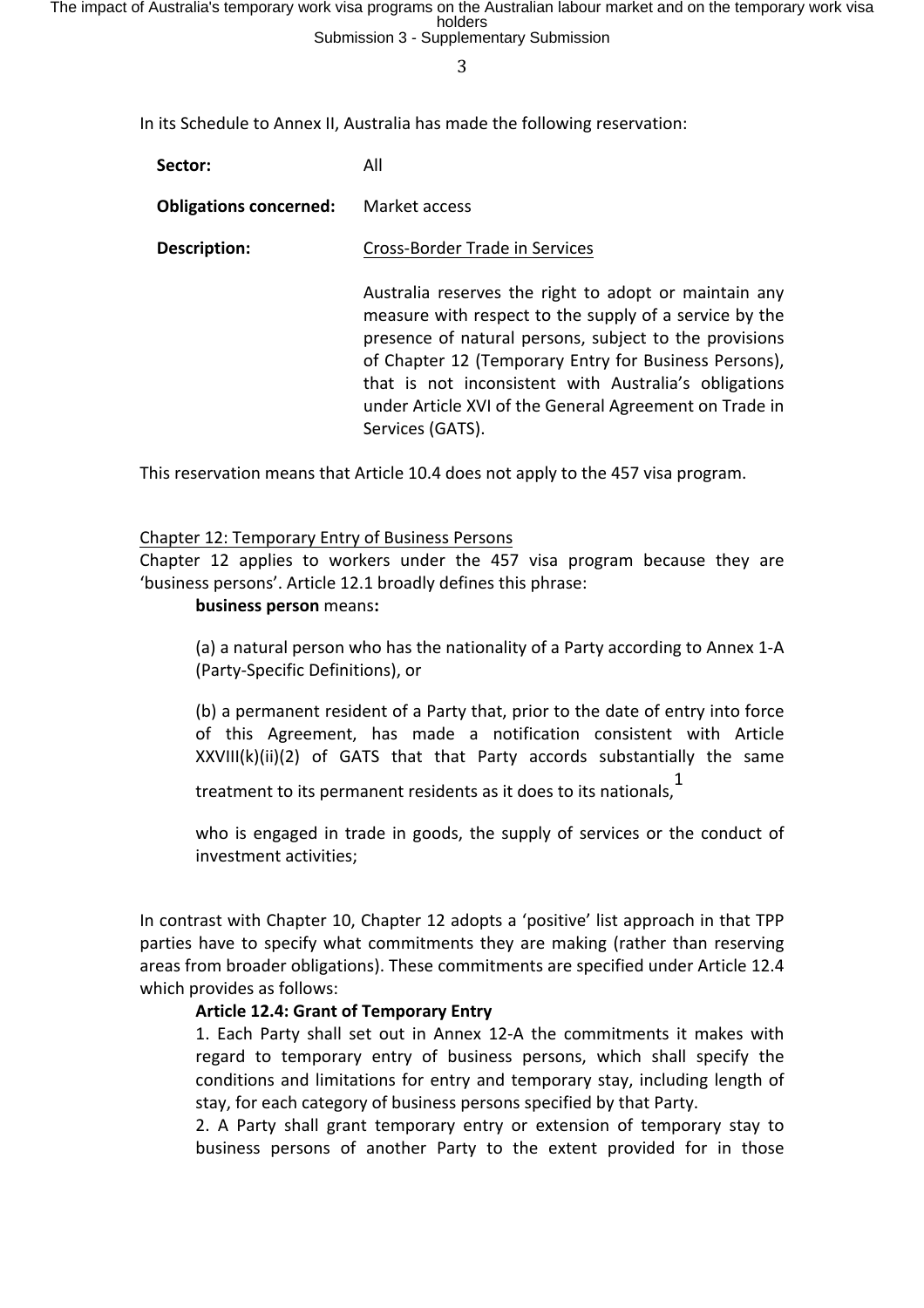commitments made pursuant to paragraph 1, provided that those business persons: 

(a) follow the granting Party's prescribed application procedures for the relevant immigration formality; and

(b) meet all relevant eligibility requirements for temporary entry or extension of temporary stay.

Three points should be noted in relation to Article 12.4. First, no obligations are imposed by Article 12.4 apart from commitments made in Annex 12-A. Second, Article 12.4(2)(b) makes clear that - apart from commitments made in Annex 12-A relevant eligibility requirements apply to the temporary entry of 'business persons'. Third, Article 12.4 does not prohibit economic needs test like labour market testing or quotas in relation to commitments made in Annex 12-A. This is contrast with Article 10.4(3) of the China-Australia Free Trade Agreement (ChAFTA) which states that:

In respect of the specific commitments on temporary entry in this Chapter, unless otherwise specified in Annex 10-A, neither Party shall:

- (a) impose or maintain any limitations on the total number of visas to be granted to natural persons of the other Party; or
- (b) require labour market testing, economic needs testing or other procedures of similar effect as a condition for temporary entry.

Attached to this submission is Australia's Schedule of Commitments for Temporary Entry for Business Persons - *this schedule does not stipulate a commitment to* exempt nationals of TPP signatories from a labour market testing condition.

On the contrary, the commitments in relation to contractual service suppliers, independent executives and intra-corporate transferees which would take effect through 457 visa program state that '(e)ntry and temporary stay of business persons is subject to employer sponsorship'  $-$  the labour market testing condition under the 457 visa program is provided under section 140GBA of the *Migration Act 1958* (Cth) which is a provision of Division 3A of (Sponsorship).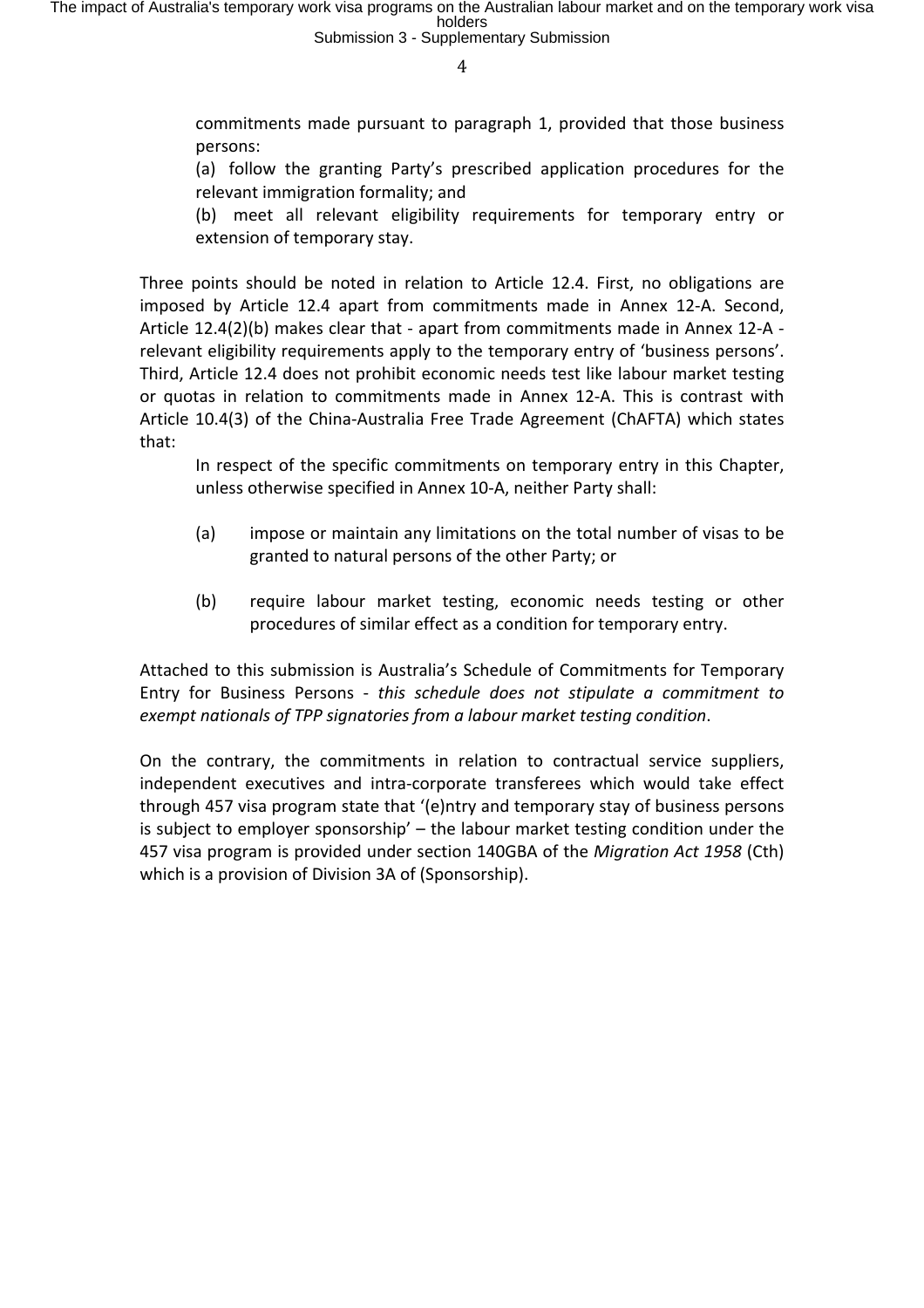2) There is no power under section 140GBA of the Migration Act 1958 (Cth) to *remove the labour market testing condition of the 457 visa program on the* basis of the TPP

Section 140GBA of the *Migration Act 1958* (Cth) – which imposes the labour market condition under the 457 visa program  $-$  states that:

(1) This section applies to a nomination by an approved sponsor, under section 140GB, if:

(a) the approved sponsor is in a class of sponsors prescribed by the regulations; and

(b) the sponsor nominates:

(i) a proposed occupation for the purposes of paragraph  $140GB(1)(b)$ ; and

(ii) a particular position, associated with the nominated occupation, that is to be filled by a visa holder, or applicant or proposed applicant for a visa, identified in the nomination; and

(c) it would not be inconsistent with any international trade *obligation* of Australia determined under subsection (2) to require the sponsor to satisfy the labour market testing condition in this section, in relation to the nominated position.

(2) For the purposes of paragraph  $(1)(c)$ , the Minister may, by legislative instrument, determine (as an international trade *obligation* of Australia) an *obligation* of Australia under international law that relates to international trade, including such an *obligation* that arises under any agreement between Australia and another country, or other countries.

As the italicized words indicate, the power of the Immigration Minister to remove the labour market testing condition of the 457 visa program in relation to international trade agreements can only be exercised when there is an *obligation* under such agreements to which Australia is a party. The power pursuant to section 140GBA(2) is *not* enlivened by the TPP as the TPP does not give rise to any obligation to remove the labour market testing condition.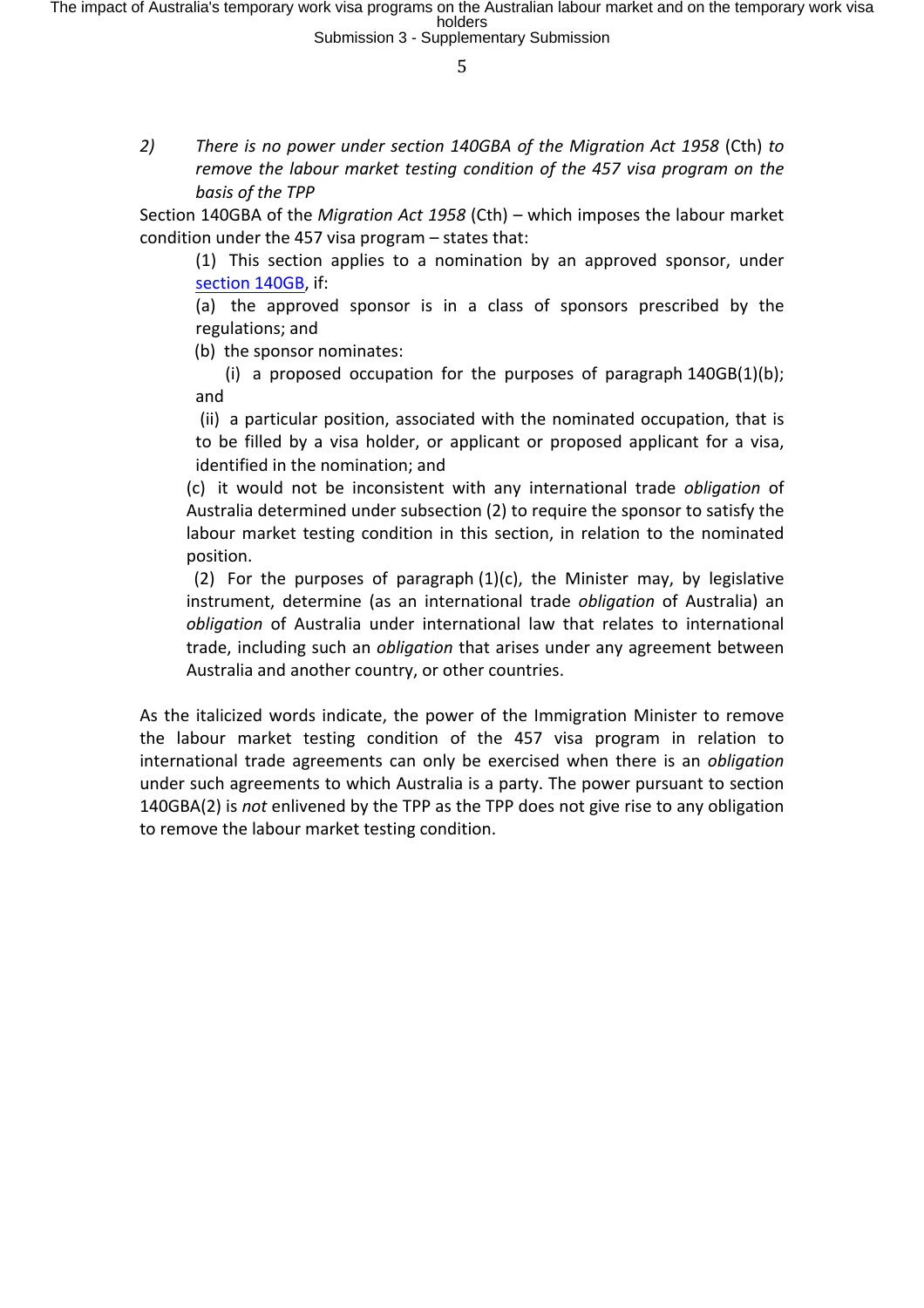3) The lawfulness of removing the labour market testing condition of the 457 visa *program on the basis of the ASEAN-Australia-New Zealand Free Trade*  Agreement, the Australia-Chile Free Trade Agreement and the Korea-Australia *Free Trade Agreement is seriously doubtful*

The labour market testing condition of the 457 visa program has been removed on the basis of the following international trade agreements:

• ChAFTA;

 

- Japan-Australia Economic Partnership Agreement;
- Thailand-Australia Free Trade Agreement;
- ASEAN-Australia-New Zealand Free Trade Agreement:
- Australia-Chile Free Trade Agreement; and
- Korea-Australia Free Trade Agreement.<sup>1</sup>

The lawfulness of such removal in relation to the first three agreements seems reasonably clear. As noted earlier with ChAFTA, Article 10.4(3) of that agreement prohibits the application of quotas and economic needs test to commitments made under the agreement. A similar situation applies under the Japan-Australia Economic Partnership Agreement through Annex 10(2) of that agreement. With the Thailand-Australia Free Trade Agreement, Chapter 10 - Movement of Natural Persons, Annex 8 specifically prohibits labour market testing.

By comparison, prohibitions of this nature are not found with the last three agreements. This means that there is no obligation under these agreements that would enliven the power to remove the labour market testing condition on the basis of international trade agreements pursuant to section 140GBA of the *Migration Act* 1958 (Cth). The lawfulness of removing the labour market testing condition on the basis of these three agreements is, therefore, highly doubtful.

Chapter 9: Movement of Natural Persons of the ASEAN-Australia-New Zealand Free Trade Agreement adopts a 'positive' list approach with Parties to the agreement making specific commitments in Annex 4. The commitments made by Australia in Annex A do not extend to removing the labour market testing condition under the 457 visa program. On the contrary, Page 9 of Annex 4 provides in relation to 'Contractual Service Suppliers' that:

Labour market testing may be required for some occupations, to the extent that this is not inconsistent with Australia's commitments under the WTO and other international trade agreements to which it is a party as at entry into force of this Agreement.

Similarly, Chapter  $13$  – Temporary Entry for Business Persons of the Australia-Chile Free Trade Agreement adopts a 'positive' list approach to the grant to temporary entry with specific commitments made in Annex  $13-A -$  the commitments made by

<sup>&</sup>lt;sup>1</sup> See https://www.border.gov.au/Trav/Visa-1/457- (accessed on 11 January 2016); Determination of *International Trade Obligations Relating to Labour Market Testing, IMMI 14/107* (made on 6 November 2014); *Determination of International Trade Obligations Relating to Labour Market* Testing, IMMI 15/149 (made on 4 December 2015).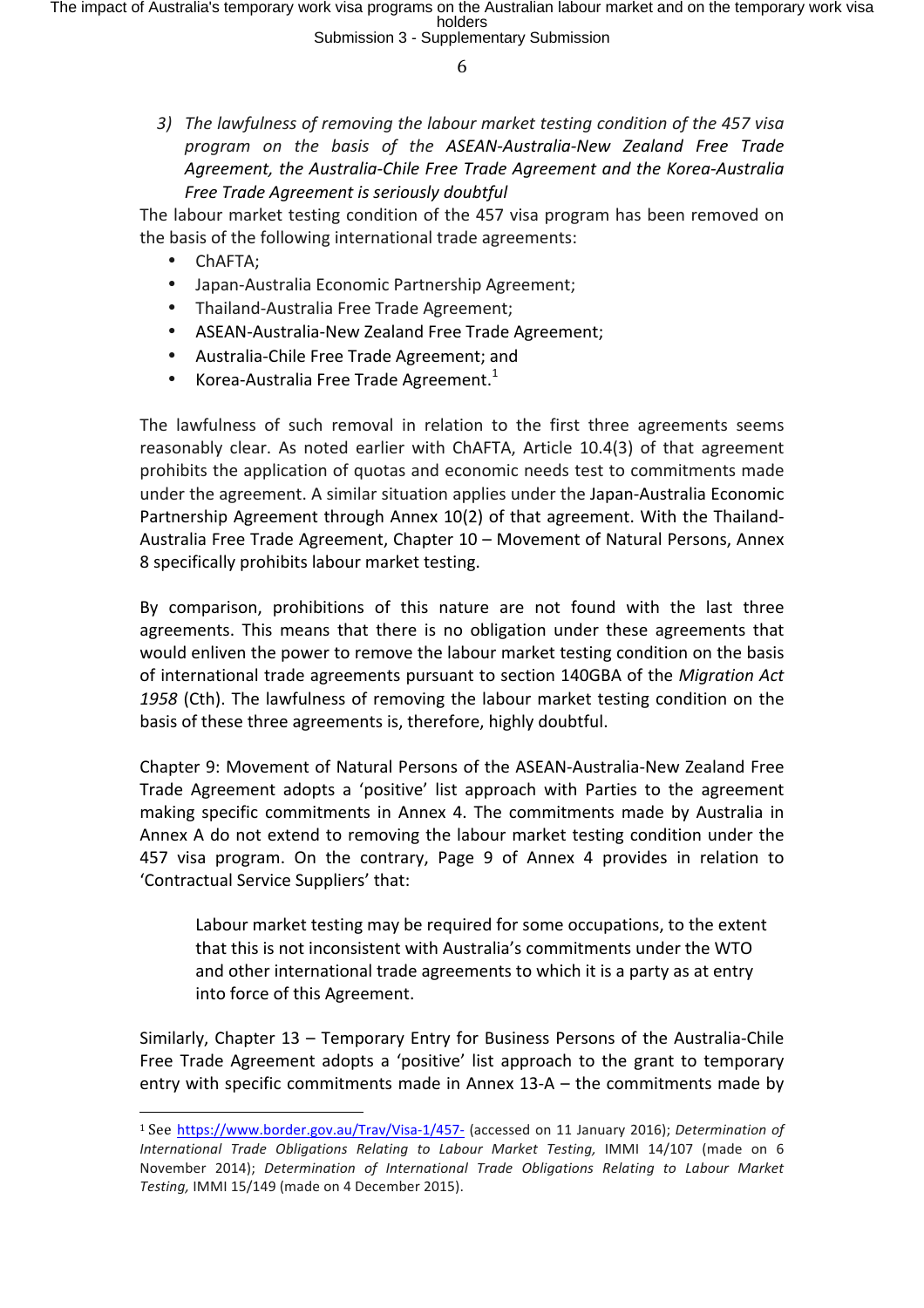Australia in this annex do not extend to removing the labour market testing condition under the 457 visa program.

The position under the Korea-Australia Free Trade Agreement is more ambiguous than the two previously discussed agreements. Chapter 10: Movement of Natural Persons adopts a 'positive' list approach with specific commitments made in Annex 10-A. These commitments are subject to the obligation imposed by Article 10.3(3) which states:

Neither Party shall impose or maintain any limitations on the total number of visas to be granted to natural persons of the other Party under this Chapter, unless otherwise specified in <u>Annex 10-A</u>.<sup>34</sup>

Footnote 34 elaborates that:

For greater certainty, for Australia the term 'limitations' includes numerical quotas or the requirement of an economic needs test.

At first glance, Article 10.3(3) together with footnote 34 would suggest that a prohibition against labour market testing under the 457 visa program. The general obligation in Article 10.3(3), however, does not apply if 'otherwise specified in Annex 10-A'. 

In fact, Paragraph 1 of Section A: Australia's Specific Commitments, Annex 10-A preserves the ability of Australia to impose a labour market testing condition under the 457 visa program:

Australia requires a natural person of Korea seeking temporary entry to its territory under the provisions of this Chapter and this Annex to obtain appropriate immigration formalities prior to entry. *Grant of temporary entry in* accordance with this Annex is contingent on meeting eligibility requirements contained within Australia's migration law and regulations, as *applicable* at the time of an application for grant of temporary entry. *Eligibility requirements for grant of temporary entry in accordance with paragraphs 5 through 11 include, but are not limited to, employer nomination and occupation requirements*. (italics added).

The italicized words make clear that Australia's commitments in this context are subject to the application of 'eligibility requirements contained within Australia's migration law and regulations' including 'employer nomination and occupation requirements'. The labour market testing condition under the 457 visa program is clearly an employer nomination requirement. As such, the Korea-Australia Free Trade Agreement does not prohibit the imposition of this condition.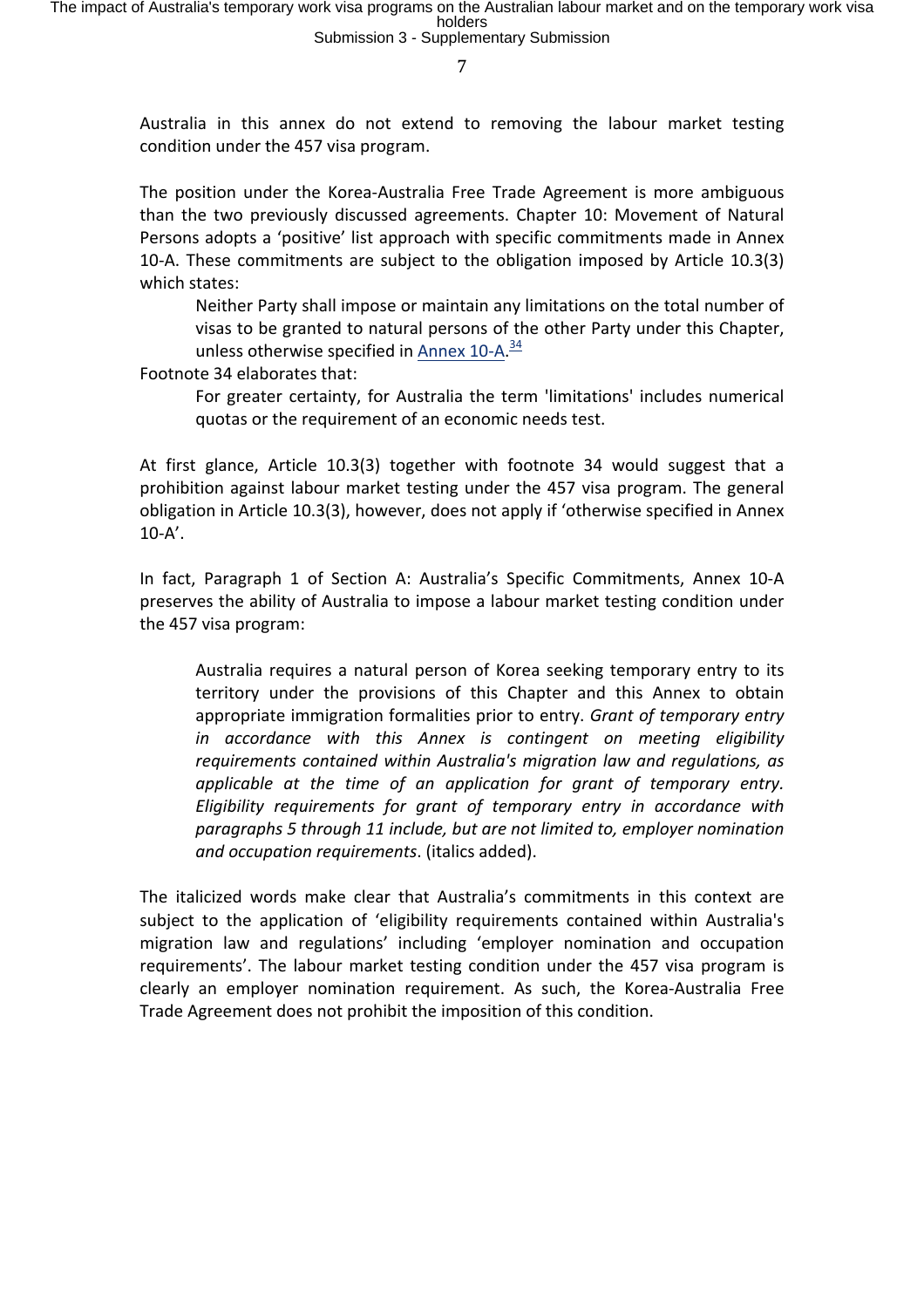The impact of Australia's temporary work visa programs on the Australian labour market and on the temporary work visa<br>holders<br>Submission 3 - Supplementary Submission

8

I hope this supplementary submission has been of assistance to the inquiry.

Thank you.

Yours sincerely,

Associate Professor Joo-Cheong Tham Melbourne Law School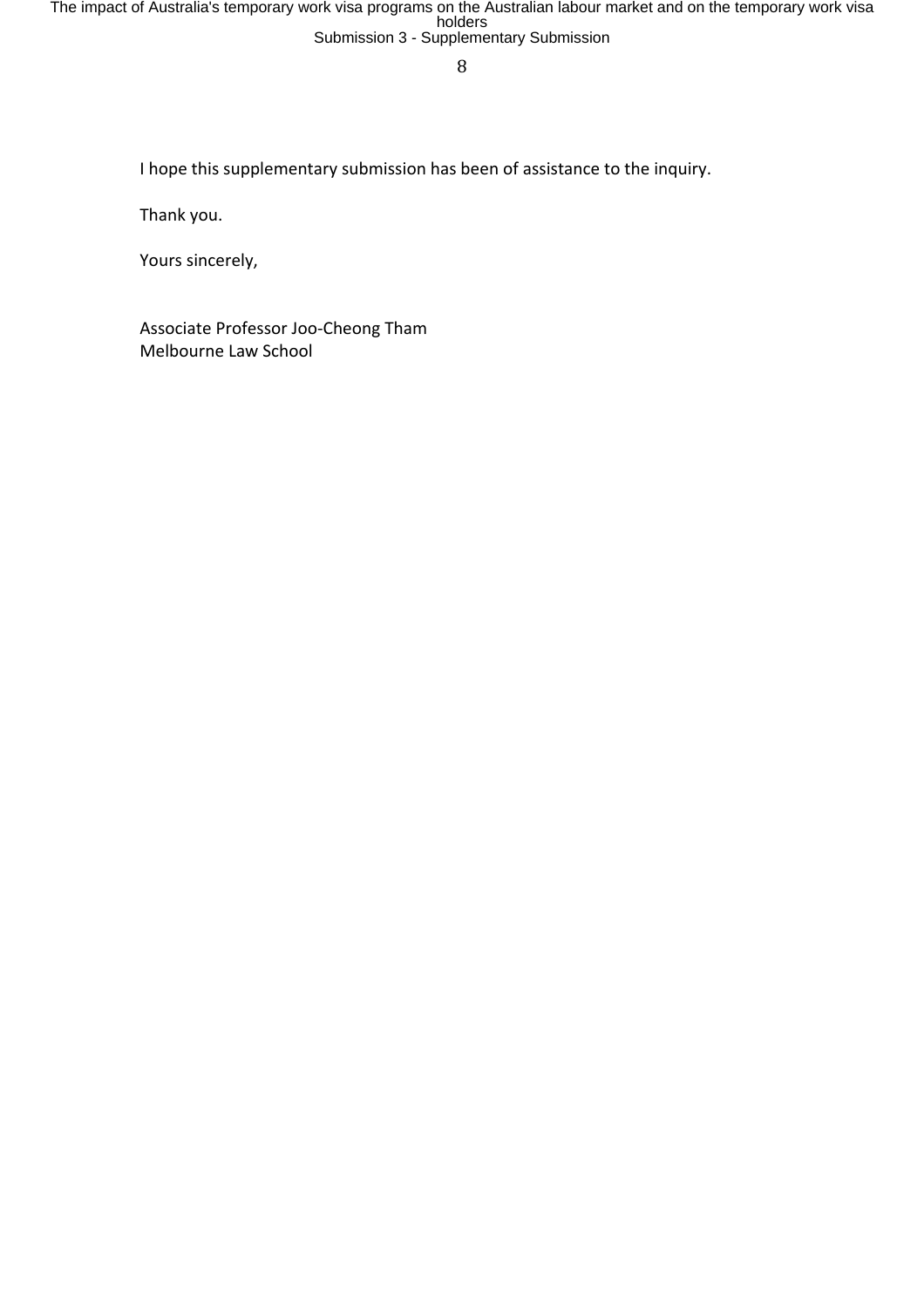The impact of Australia's temporary work visa programs on the Australian labour market and on the temporary work visa<br>Submission 3 - Supplementary Submission

(Subject to Leal Review in English, Spanish and French for Accuracy, Clarity and Consistency Subject to Authentication of English, Spanish and French versions)

### **AUSTRALIA'S SCHEDULE OF COMMITMENTS FOR TEMPORARY ENTRY FOR BUSINESS PERSONS**

1 The following sets out Australia's commitments in accordance with Article 12.4 (Grant of Temporary Entry) in respect of the temporary entry of business persons.

| <b>Description of Category</b>                                                                                                                                                                                                                                                                                                                                                                                                                             | <b>Conditions and Limitations</b><br>(including length of stay)                        |  |  |  |
|------------------------------------------------------------------------------------------------------------------------------------------------------------------------------------------------------------------------------------------------------------------------------------------------------------------------------------------------------------------------------------------------------------------------------------------------------------|----------------------------------------------------------------------------------------|--|--|--|
| <b>A. Business Visitors</b><br>Australia extends its commitments under this category to each Party that has<br>made commitments under any of the following headings:<br>"Business Visitors"<br>"Short term Business Visitors"<br>"Service Sales Persons".                                                                                                                                                                                                  |                                                                                        |  |  |  |
| Definition:<br>Business visitors comprise:<br>(a) Business persons seeking to travel<br>to Australia for business purposes,<br>including for investment purposes,<br>whose remuneration and financial<br>support for the duration of the visit<br>must be derived from sources<br>outside Australia and who must<br>not engage in making direct sales<br>to the general public or in<br>supplying goods or services<br>themselves; and                     | (a) Entry is for periods of stay up to a<br>maximum of three months.                   |  |  |  |
| (b) Service sellers, being business<br>persons who are not based in<br>Australia and whose remuneration<br>and financial support for the<br>duration of the visit must be<br>derived from sources outside<br>Australia, and who are sales<br>representatives of a service<br>supplier, seeking temporary entry<br>for the purpose of negotiating for<br>the sale of services or entering<br>into agreements to sell services for<br>that service supplier. | (b) Entry is for an initial stay of six<br>months and up to a maximum of<br>12 months. |  |  |  |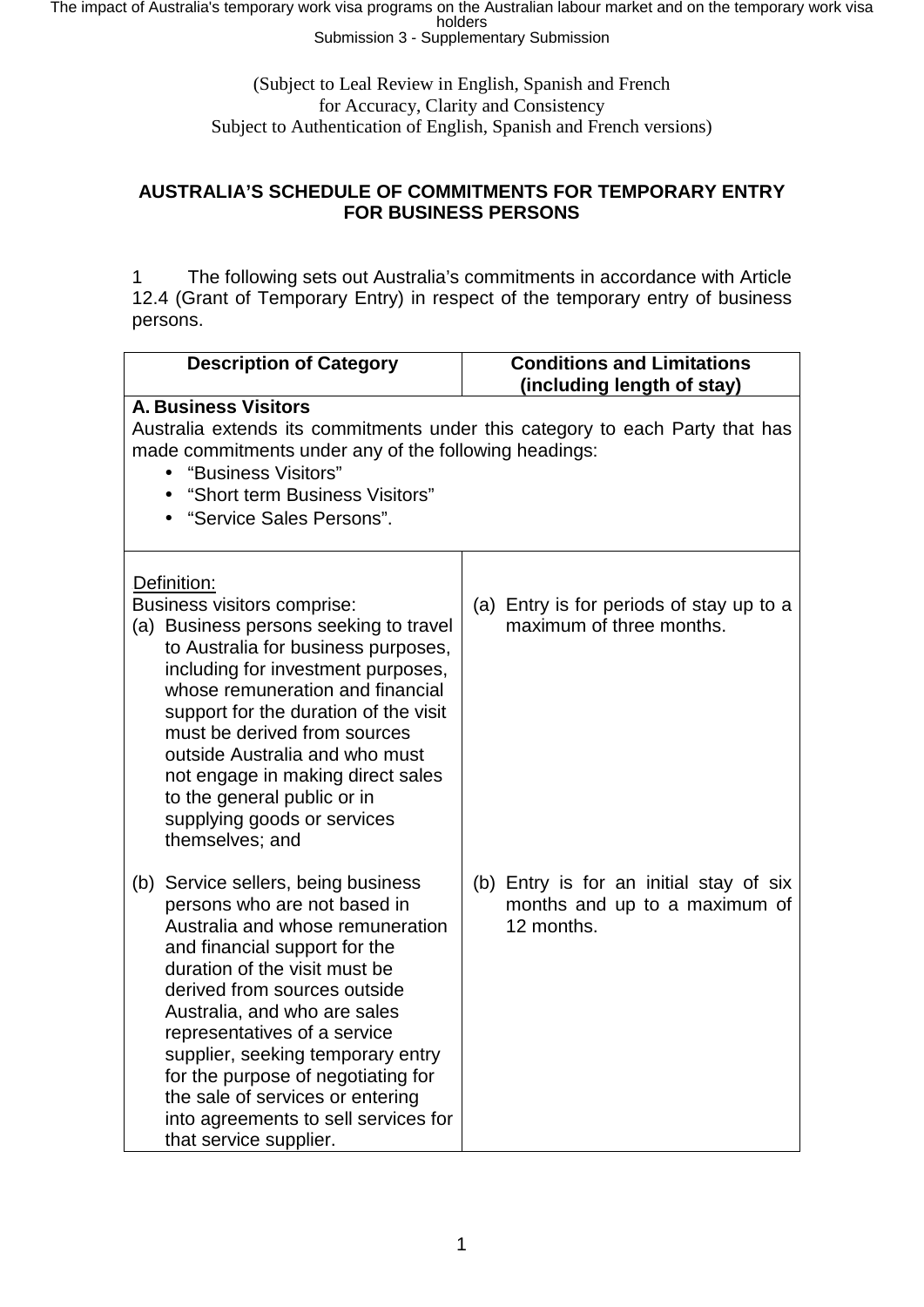The impact of Australia's temporary work visa programs on the Australian labour market and on the temporary work visa<br>holders<br>Subject<del>S⊌DDa</del>a≸i**R**e∛ie

for Accuracy, Clarity and Consistency

Subject to Authentication of English, Spanish and French versions)

| <b>Description of Category</b>                                                  | <b>Conditions and Limitations</b><br>(including length of stay) |  |  |  |
|---------------------------------------------------------------------------------|-----------------------------------------------------------------|--|--|--|
| <b>B. Installers and servicers</b>                                              |                                                                 |  |  |  |
| Australia extends its commitments under this category to each Party that has    |                                                                 |  |  |  |
| either made commitments:                                                        |                                                                 |  |  |  |
| (a) under any of the following headings:                                        |                                                                 |  |  |  |
| · "Installers/servicers"                                                        |                                                                 |  |  |  |
| . "Installers and servicers", or;                                               |                                                                 |  |  |  |
| (b) elsewhere in its schedule of specific commitments on the temporary entry of |                                                                 |  |  |  |
| business persons to install and service machinery or equipment as a             |                                                                 |  |  |  |
| condition of purchase under contract of the said machinery or equipment.        |                                                                 |  |  |  |
|                                                                                 |                                                                 |  |  |  |
|                                                                                 |                                                                 |  |  |  |
| Definition:                                                                     |                                                                 |  |  |  |
| A business person who is an installer                                           | Entry is for periods of stay up to a                            |  |  |  |
| or servicer of machinery and/or                                                 | maximum of three months.                                        |  |  |  |
| equipment, where such installation                                              |                                                                 |  |  |  |
| and/or servicing by the supplying                                               |                                                                 |  |  |  |
| enterprise is a condition of purchase                                           |                                                                 |  |  |  |
| under contract of the said machinery                                            |                                                                 |  |  |  |
| or equipment, and who must not                                                  |                                                                 |  |  |  |
| perform services which are not related                                          |                                                                 |  |  |  |
| to the service activity which is the                                            |                                                                 |  |  |  |
| subject of the contract.                                                        |                                                                 |  |  |  |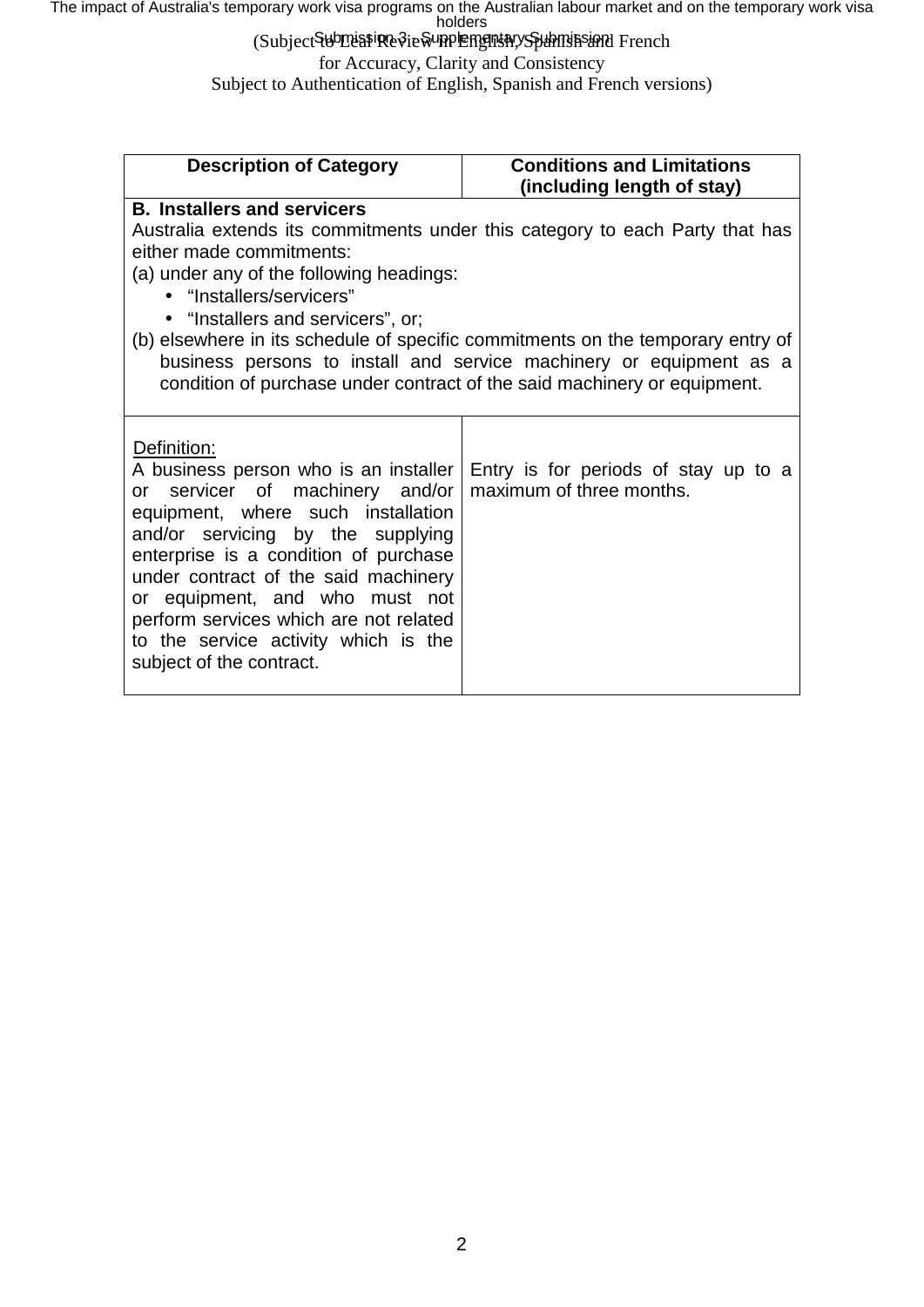The impact of Australia's temporary work visa programs on the Australian labour market and on the temporary work visa<br>holders

(Subject SubDuani Review Prench Review in English and French

for Accuracy, Clarity and Consistency

Subject to Authentication of English, Spanish and French versions)

# **C. Contractual Service Suppliers**

### **(Including independent professionals and specialists)**

Australia extends its commitments under this category to each Party that has made commitments under any of the following headings:

- "Contractual Service Suppliers"
- "Independent Professionals"
- "Professionals"
- "Professionals and technicians"
- "Professionals and technician-professionals".

In accordance with, and subject to, Australia's laws and regulations, Australia shall, upon application, grant the right of entry and temporary stay, movement and work to the accompanying spouse and/or dependants of a business person that is granted temporary entry or an extension of temporary stay under these commitments.

| Definition:<br>Business persons with trade, technical<br>or professional skills and experience<br>who are assessed as having the<br>necessary qualifications, skills and<br>work experience accepted as meeting<br>the domestic standard in Australia for<br>their nominated occupation, and who<br>are: |                                                                                                                                                                                                   | Entry and temporary stay of business<br>persons is subject to employer<br>sponsorship. Full details of employer<br>sponsorship requirements, including<br>the list of eligible occupations for<br>sponsorship, are available on the<br>website of the Australian government<br>department responsible for<br>immigration matters (as at entry into |
|----------------------------------------------------------------------------------------------------------------------------------------------------------------------------------------------------------------------------------------------------------------------------------------------------------|---------------------------------------------------------------------------------------------------------------------------------------------------------------------------------------------------|----------------------------------------------------------------------------------------------------------------------------------------------------------------------------------------------------------------------------------------------------------------------------------------------------------------------------------------------------|
| (a)                                                                                                                                                                                                                                                                                                      | employees of an enterprise of a<br>Party that has concluded a<br>contract for the supply of a service<br>within Australia and that does not<br>have a commercial presence<br>within Australia; or | force, the address of that website was<br>www.border.gov.au.). Sponsorship<br>requirements, including eligible<br>occupations, may change from time to<br>time.                                                                                                                                                                                    |
| (b)                                                                                                                                                                                                                                                                                                      | engaged by an enterprise lawfully<br>and actively operating in Australia<br>in order to supply a service under<br>a contract within Australia.                                                    | Entry of business persons is for<br>periods of stay up to 12 months, with<br>the possibility of further stay.<br>Entry and temporary stay of spouses<br>and dependants is for the same period                                                                                                                                                      |
|                                                                                                                                                                                                                                                                                                          |                                                                                                                                                                                                   | as the business persons concerned.                                                                                                                                                                                                                                                                                                                 |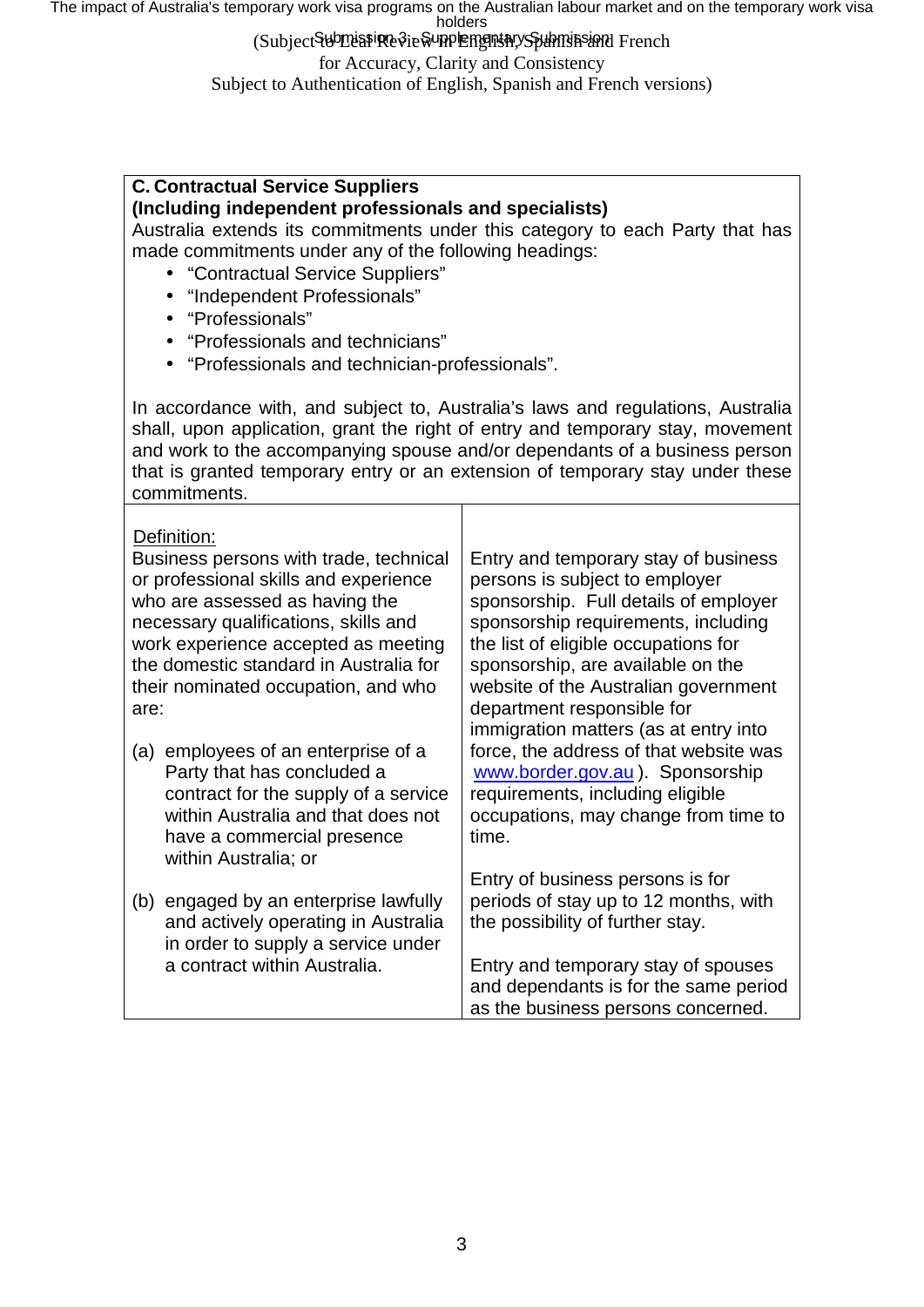The impact of Australia's temporary work visa programs on the Australian labour market and on the temporary work visa<br>holders

(Subject SubDuani Review Prench Review in English and French for Accuracy, Clarity and Consistency Subject to Authentication of English, Spanish and French versions)

## **D. Independent Executives**

Australia extends its commitments under this category to each Party that has made commitments for the entry and temporary stay of a business person for at least up to a maximum of twelve months under any of the following headings:

- "Independent Executives"  $\mathbf{r}$
- "Other Personnel"
- "Persons Responsible for Setting Up a Commercial Presence"
- . "Investors".

In accordance with, and subject to, Australia's laws and regulations, Australia shall, upon application, grant the right of entry and temporary stay, movement and work to the accompanying spouse and/or dependants of a business person that is granted temporary entry or an extension of temporary stay under these commitments.

# $D$ ofinition:

| PEIII IIUUIT.                                                                                                                                                                                                                                                                                                                                                                                                                                                                                                                                                                                       |                                                                                                                                                                                                                                                                                                                                                                                                                                                                                                                       |
|-----------------------------------------------------------------------------------------------------------------------------------------------------------------------------------------------------------------------------------------------------------------------------------------------------------------------------------------------------------------------------------------------------------------------------------------------------------------------------------------------------------------------------------------------------------------------------------------------------|-----------------------------------------------------------------------------------------------------------------------------------------------------------------------------------------------------------------------------------------------------------------------------------------------------------------------------------------------------------------------------------------------------------------------------------------------------------------------------------------------------------------------|
| Business persons whose work<br>responsibilities match the description<br>set out below and who intend, or are<br>responsible for, the establishment in<br>Australia of a new branch or subsidiary<br>of an enterprise which has its head of<br>operations in the territory of another<br>Party and which has no other<br>representative, branch or subsidiary in<br>Australia. Independent executives will<br>be responsible for the entire or a<br>substantial part of the enterprise's<br>operations in Australia, receiving<br>general supervision or direction<br>principally from higher level | Entry and temporary stay of business<br>persons is subject to employer<br>sponsorship. Full details of employer<br>sponsorship requirements, including<br>the list of eligible occupations for<br>sponsorship, are available on the<br>website of the Australian government<br>department responsible for<br>immigration matters (as at entry into<br>force, the address of that website was<br>www.border.gov.au.). Sponsorship<br>requirements, including eligible<br>occupations, may change from time to<br>time. |
| executives, the board of directors or<br>stockholders of the enterprise,<br>including directing the enterprise or a<br>department or subdivision of it;<br>supervising and controlling the work of<br>other supervisory, professional or<br>managerial employees; and having the<br>authority to establish goals and                                                                                                                                                                                                                                                                                | Entry of business<br>persons is<br>for<br>periods of stay up to a maximum of<br>two years.<br>Entry and temporary stay of spouses<br>and dependants is for the same period<br>as the business persons concerned.                                                                                                                                                                                                                                                                                                      |
| policies of the department or<br>subdivision of the enterprise.                                                                                                                                                                                                                                                                                                                                                                                                                                                                                                                                     |                                                                                                                                                                                                                                                                                                                                                                                                                                                                                                                       |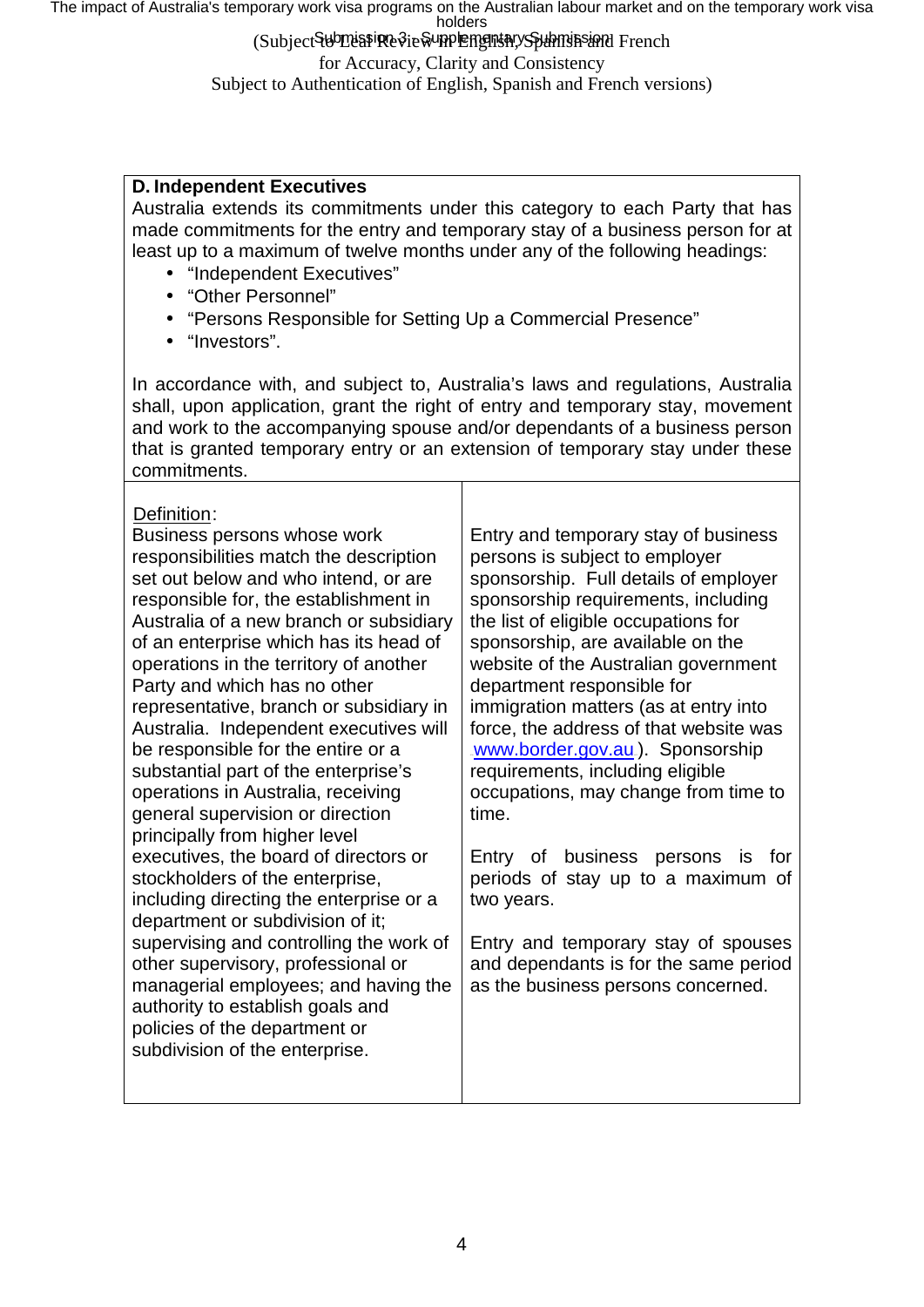The impact of Australia's temporary work visa programs on the Australian labour market and on the temporary work visa<br>holders

(Subject Submissine Sie Supplem ght ary Spubmission Hench for Accuracy, Clarity and Consistency Subject to Authentication of English, Spanish and French versions)

# **E. Intra-Corporate Transferees**

Australia extends its commitments under this category to each Party that has made commitments under the heading of "Intra-Corporate Transferees".

In accordance with, and subject to, Australia's laws and regulations, Australia shall, upon application, grant the right of entry and temporary stay, movement and work to the accompanying spouse and/or dependants of a business person that is granted temporary entry or an extension of temporary stay under these commitments.

### Definition:

A business person employed by an enterprise of another Party established and lawfully and actively operating in Australia, who is transferred to fill a position in the parent, branch, subsidiary or affiliate of that enterprise in Australia, and who is:

- (a) an executive or a senior manager, who is a business person responsible for the entire or a substantial part of the operations of the enterprise in Australia, receiving general supervision or direction principally from higherlevel executives, the board of directors or stockholders of the enterprise, including directing the enterprise or a department or subdivision of it; supervising and controlling the work of other supervisory, professional or managerial employees; and having the authority to establish goals and policies of the department or subdivision of the enterprise; or
- (b) a specialist, who is a business person with advanced trade, technical or professional skills and experience who is assessed as having the necessary qualifications, or alternative

Entry and temporary stay of business persons is subject to employer sponsorship. Full details of employer sponsorship requirements, including the list of eligible occupations for sponsorship, are available on the website of the Australian government department responsible for immigration matters (as at entry into force, the address of that website was [www.border.gov.au](http://www.border.gov.au/).). Sponsorship. requirements, including eligible occupations, may change from time to time.

- (a) Entry for executives and senior managers is for a period of stay up to four years, with the possibility of further stay.
- (b) Entry for specialists is for a period of stay up to two years, with the possibility of further stay.

Entry and temporary stay of spouses and dependants is for the same period as the business persons concerned.